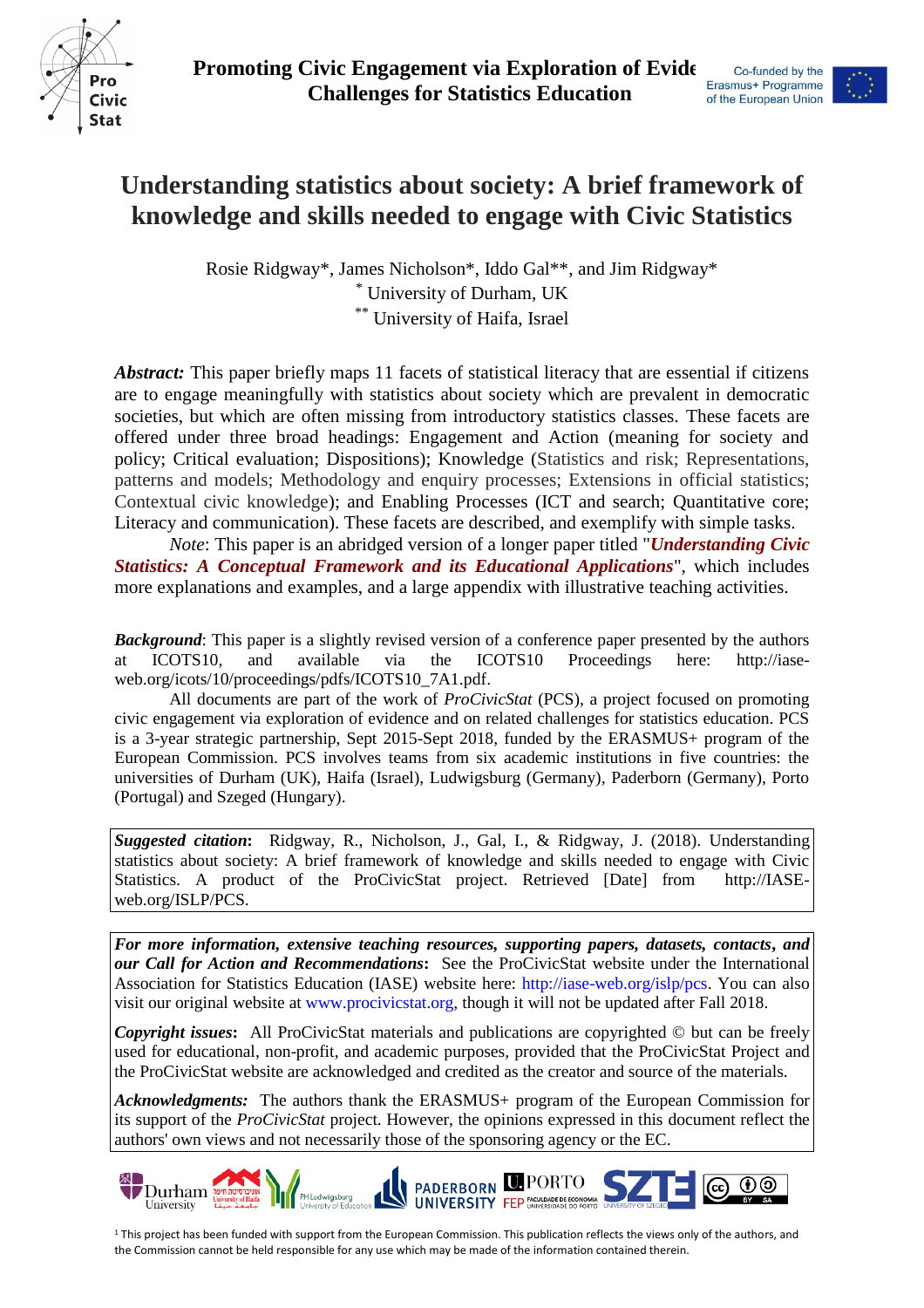

# **Understanding statistics about society: A brief framework of knowledge and skills needed to engage with Civic Statistics**

There is a widespread belief that citizens should be able to make wise decisions, participate effectively in societal processes, and promote their own well-being (OECD, 2012). Geiger *et al* (2015) emphasize the importance of numeracy skills as part of  $21<sup>st</sup>$ century demands. Friel *et al* (2001), in their discussion of the cognitive processes involved in understanding tables and graphs, also discuss the importance of knowledge about context. They describe *reading behind the data* (i.e. understanding context, and drawing on knowledge about the situation and the factors or processes that influenced data collection), as well as *reading the data*, *reading between the data*, and *reading beyond the data*.

Thus, citizens need statistical literacy and probability literacy in order to be able to evaluate the quality of the evidence offered – this includes the way it was gathered (e.g. via a randomized controlled trial, or via epidemiology) and analyzed. Gal (2005; 2009) defines Probability Literacy as *"The ability to access, use, interpret, and communicate probabilityrelated information and ideas, in order to engage and effectively manage the demands of real-world roles and tasks involving uncertainty and risk."* Gal (in review) also argues that citizens increasingly encounter expert predictions about probability and risk in contexts such as elections, global warming, and health (e.g. the probability of getting breast cancer). These predictions are based on quite different sorts of data and modelling assumptions compared to traditional notions of probability and risk.

Despite these grand ambitions for citizen literacy, results from large-scale surveys of adult competence in reasoning about numerical evidence in real-world settings make rather dismal reading. An OECD survey of financial literacy of adults in 16 countries (Atkinson & Messy, 2012) found that fewer than half of the adults surveyed understood the reasons for diversifying one's investments; a study by the US National Science Foundation (NSF, 2014) based on repeated surveys of national samples of adults revealed that less than 40% of respondents understand that an experiment involves a control group; von Roten *et al.* (2013) provide vivid examples of knowledge deficits in science literacy and statistics. These results, in part, can be attributed to a lack of attention in education systems to the application of statistical ideas to real-world issues; it is interesting to note how little emphasis is placed on real-world applications of probability in national curriculum documents such as those from Australia [\(www.australiancurriculum.edu.au\),](http://www.australiancurriculum.edu.au)/) or the USA [\(www.corestandards.org/Math\).](http://www.corestandards.org/Math))

Here, we build on earlier work and map out some important dimensions of statistical literacy (SL); we acknowledge that the concept is dynamic, and likely to change in the face of major cultural upheavals associated with data science. Frameworks associated with Adult Numeracy provide starting points for conceptualizing SL. The model of adult numeracy in the OECD Survey of Adult Skills (PIAAC Expert Group, 2009) refers to three key categories: *responses* (e.g. locate, compute, evaluate, communicate); *mathematical information and ideas* (e.g. data and chance, pattern, relationships and change), and *representations* (e.g. technology-based displays, texts, graphs and tables) (Tout & Gal (2015) discuss links between the conceptual frameworks for Adult Numeracy in PIAAC and Mathematical Literacy in PISA). Gal (2002) distinguishes between *knowledge elements*  (such as statistics and probability, and contextual knowledge), and *enabling* processes (such as information search, and evaluation skills). Boersma *et al.* (2011) and Madison (2014)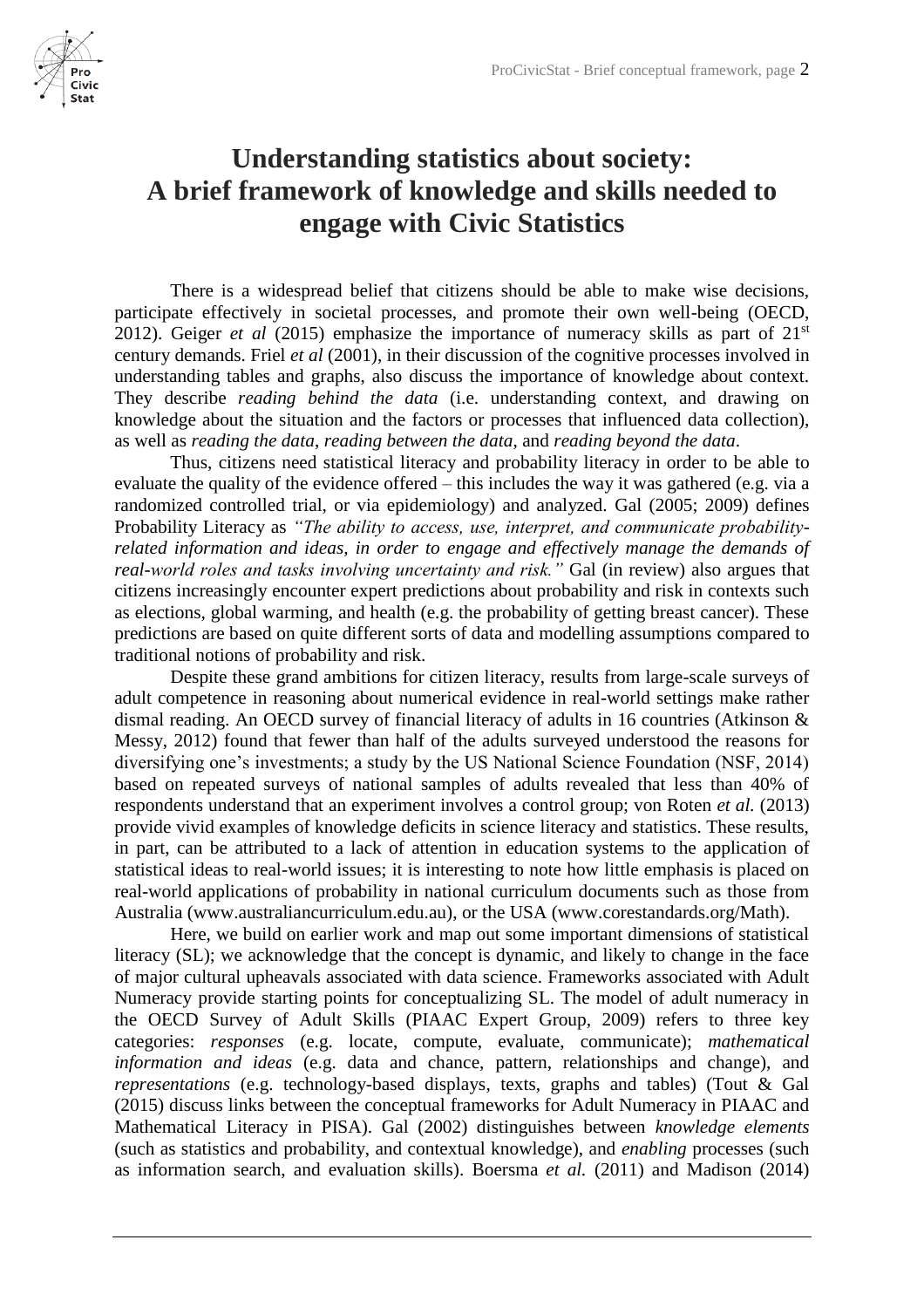

describe six core competencies that are required for responses to tasks that call upon quantitative reasoning: *interpretation* (the ability to glean and explain mathematical information presented in a variety of forms); *representation* (the ability to convert information from one mathematical form to another); *calculation*; *analysis/synthesis*; *assumptions* (the ability to make and evaluate assumptions in estimation, modeling, and data analysis); and *communication*.

Literacy (in the sense of competent use of language) is an important component of SL because quantitative information is often embedded in text. Kilpatrick *et al.* (2001) and Kilpatrick (2001), describe s*trategic competence* (ability to formulate, represent, and solve mathematical problems) and a*daptive reasoning (c*apacity for logical thought, reflection, explanation, and justification) in their discussions of mathematical proficiency and mathematical literacy. Statistical literacy is not simply about mastery of technique; it involves habits of mind – a willingness to engage with data – and enabling processes – the ability to reason with numerical evidence.

In this brief paper, we sketch 11 facets of statistical literacy that underpin the ability to engage with social issues – i.e., Civic Statistics. The core facet is *Meaning for social policy*; every other aspect of statistical literacy contributes to this facet. We identify three groups of (non-orthogonal) facets, organized under three dimensions. These are elaborated below, and exemplified via questions for teachers and learners.

- **Engagement & Action**: Meaning for society and policy; Critical evaluation and reflection; and Dispositions
- **Knowledge:** Statistics and risk; Representations, patterns and models; Methodology and enquiry processes; Extensions in official statistics; and Contextual civic knowledge
- **Enabling Processes:** ICT and search; Quantitative core; and Literacy and communication

# **Engagement & Action**

# **Facet 1: Meaning for social policy**

This facet is at the heart of statistical literacy – students and citizens need to be able to form a view of what could and should be done to address some policy issue, grounded in evidence. In practical settings, decision making is associated with weighing existing evidence, and also with notions of risk – probabilities, costs and benefits, expected values, and subjective utilities. There is a need to address not only the immediate impact of any proposed policy change, but also the knock-on effects of any course of action. So an analysis of likely social impact is needed to complement statistical analysis and any recommendations.

In many European countries the population is increasingly dominated by old people. What are the implications for pensions and health care? What actions might be taken, and what 'unintended consequences' need to be considered?

## **Facet 2: Critical evaluation & reflection**

'Post-truth' and 'alternative facts' are attacks on the heartland of informed decision making. Even when using data from well-authenticated sources, there is still a need for critical evaluation and reflection. Critical evaluation and reflection should be habits of mind – questions one triggers routinely without much conscious effort.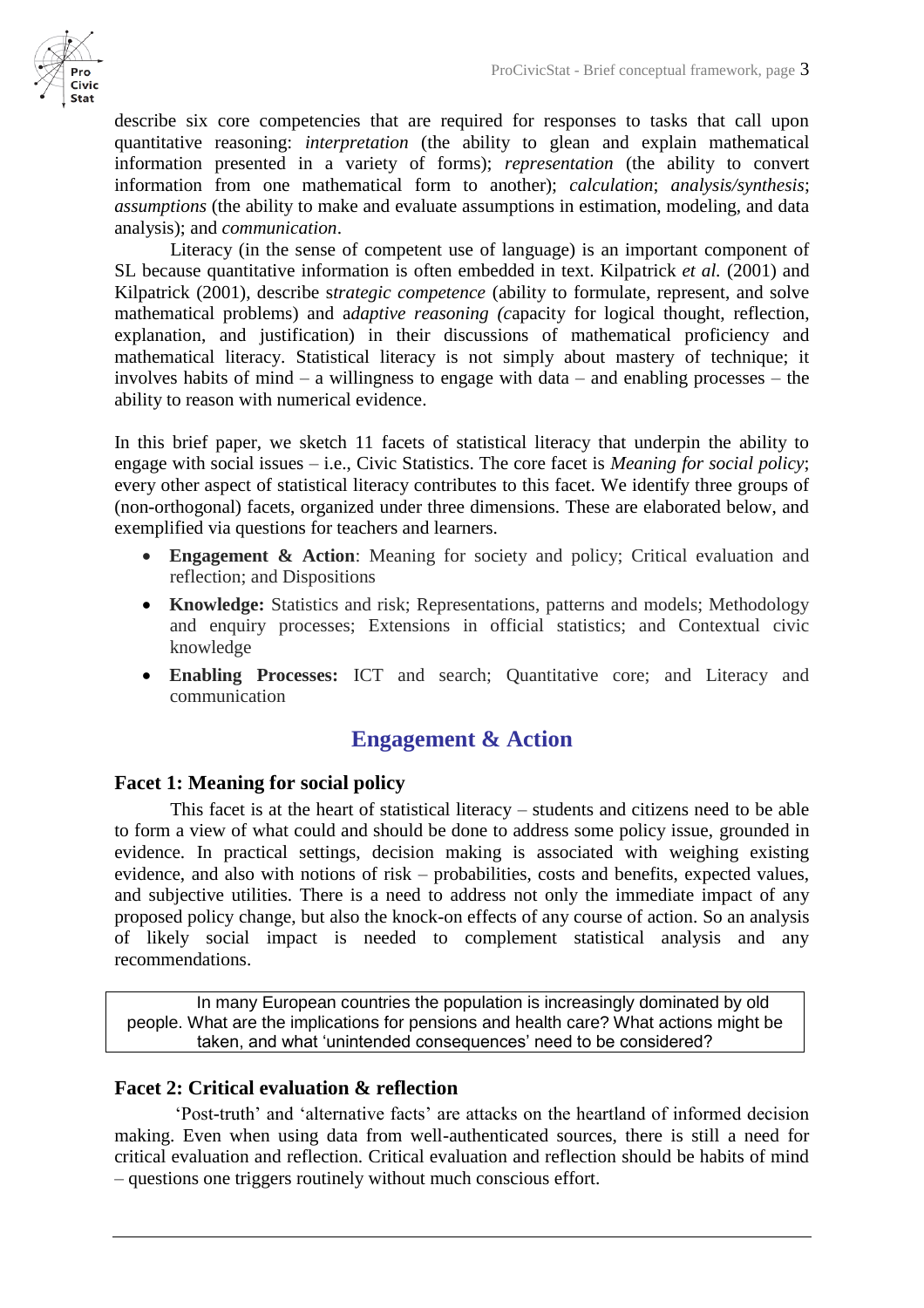For example:

- What is the story being told whose story, and why are they telling it?
- Has the problem been identified appropriately?
- What evidence is being presented? From a credible source?
- Have appropriate statistical models been chosen (e.g. is it OK to assume data are normally distributed? Has linearity been assumed?)?
- What else could be going on  $-$  a confounding variable?
- Are the conclusions consistent with the evidence?

A study shows that recent migrants are below average intelligence. Identify 3 distinct factors that might invalidate the conclusions from this study.

## **Facet 3: Dispositions**

Great skills with statistics are unlikely to be useful in everyday life unless they are associated with positive dispositions. Dispositions are emotional responses associated with a willingness to engage in evidence-based argument. Negative dispositions are exemplified by statements such as 'lies, damn lies and statistics'. Positive dispositions are exemplified by the actions of fact checking organisations such as *Full Fact* and *Chequeado* who offer nonpartisan commentaries on statements by politicians and in the media.

Dispositions reflect a complex web of motivations, beliefs, and attitudes. They have a social dimension, such as a willingness to share interpretations with others. They have components (e.g., self-efficacy, confidence) that affect engagement in both positive and negative ways. Dispositions about one's own state of knowledge are important. Ignoring evidence because of prior beliefs, accepting new information uncritically, or believing that social phenomena can only be understood by experts are all symptoms of unhealthy dispositions. Healthy dispositions are exemplified by positive habits of mind – when faced with evidence and argument, routinely asking questions such as:

- Can I play with the data myself?
- Can I find other information to confirm or disconfirm the stories being told here?
- Do I need to boost my own knowledge (e.g. of some new technique) and, how?

This facet is not easy to assess with a written question! Indirect evidence would be persistence in exploring (say) web-based resources relevant to a contemporary issue.

# **Knowledge**

#### **Facet 4: Statistics & Risk**

This facet includes much of what is commonly taught in introductory statistics courses. Basic topics in statistics relevant to Civic Statistics include: samples, populations and representativeness; variability; describing and comparing distributions; association and correlation; regression; non-linearity; signal and noise; interaction; Bayesian inference; bounded estimates; and effect size.

Understanding risk (Chernoff, 2015) is an essential ingredient of Civic Statistics. It relies on probability and conditional probability (including Bayes' theorem), expected values, utility and subjective utility, and extensions in probability literacy and statistical literacy (Gal, 2002, 2005).

Civic Statistics also requires an understanding of some of the ideas around Big Data such as familiarity with a wide variety of data sources and associated techniques of analysis, notably those used for detecting patterns.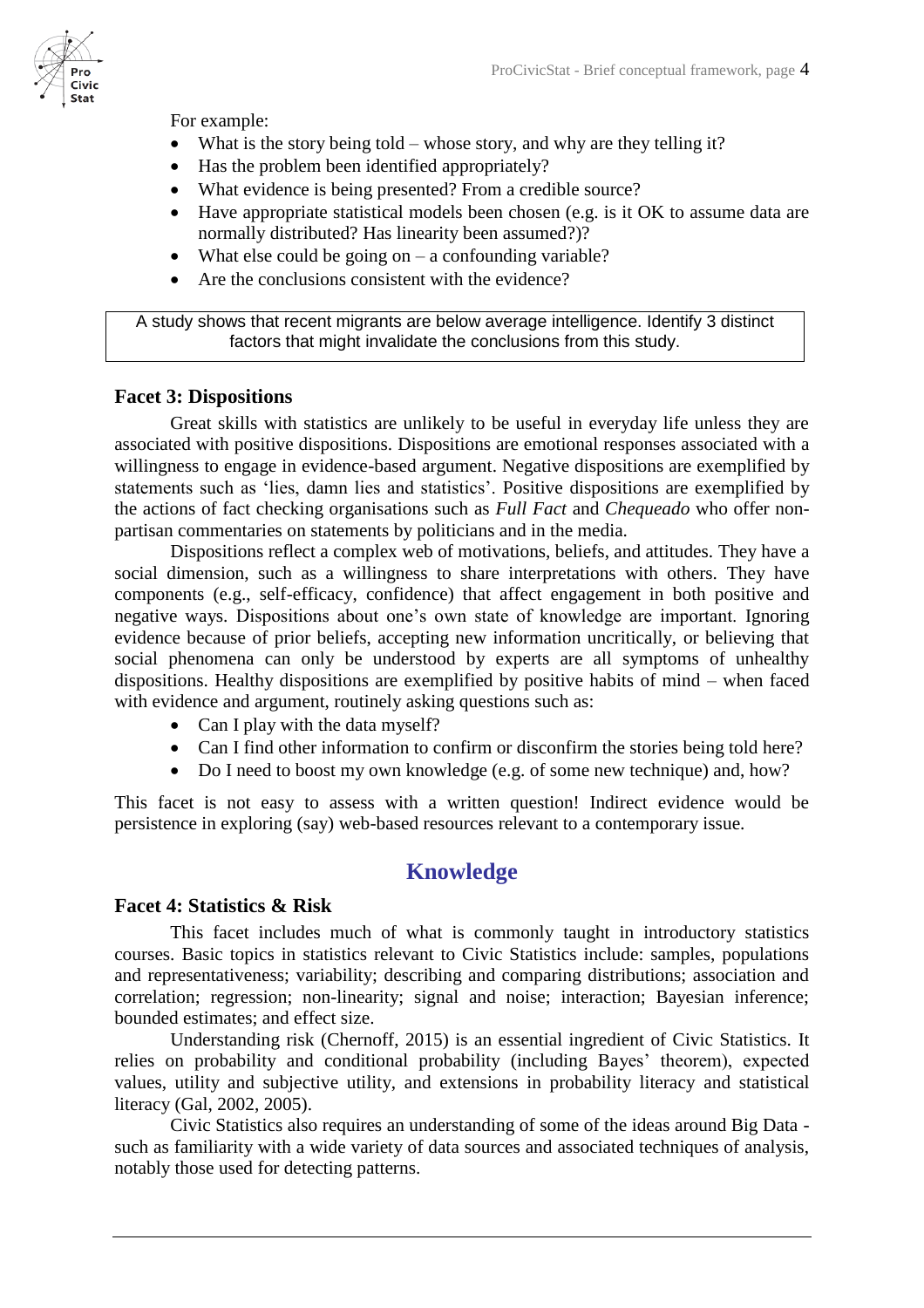

| Jim will spend a month in Paris. Put these sources of danger in order from highest to<br>lowest. |                     |                 |  |
|--------------------------------------------------------------------------------------------------|---------------------|-----------------|--|
| Terrorist<br>incident                                                                            | traffic<br>accident | Shark<br>attack |  |
| Explain your answer.                                                                             |                     |                 |  |

### **Facet 5: Models, patterns, and representations**

*All models are wrong, but some are useful* (Box & Draper, 1987, p424)

The heartland of statistics is the application of mathematical models to situations of interest. An essential component of Civic Statistics is understanding that when modelling complex social phenomena, qualitatively different models can be used to model the same phenomenon. For example, an economist and a sociologist might have quite different theories and methods for defining and studying "poverty" and have quite different theories of causality. Civic Statistics requires the ability to identify and understand the use of models, and to be able to challenge the fundamental assumptions made by any model.

Representation is a core skill in understanding civic phenomena. Civic Statistics requires familiarity with sophisticated representations including those that are dynamic and facilitate interaction. There has been a recent explosion in the use of ICT-based representations, hence Civic Statistics requires the ability to understand and critique novel representations as well.

The Normal distribution has been used to predict the occurrence of unusual events such as floods, storm severity, and stock exchange movements. Suggest a better model, or class of models.

#### **Facet 6: Methodology & enquiry processes**

Civic Statistics requires an understanding of the strengths and weaknesses of different discovery methods, and some procedural skills. Quantitative methods include: survey research (survey types, sampling methods, with attention paid to vulnerability to bias); and experiments (naturalistic, RCTs, with attention paid to threats to validity). Topics include: sampling and randomization; measurement (reliability and validity); questionnaire design; web scraping. Qualitative methods include: interview techniques; descriptive studies; text and image analysis; and use of tools for analyzing social media (e.g. Twitter, Facebook, Instagram, blogs).

An understanding of ethical issues associated with the production of data and the use of various research methods is also an essential component of Civic Statistics, such as the need to know about issues of confidentiality and protection of the identity of citizens.

You are asked to estimate the number of people in your country living in poverty. You have access to employment data (including wages), google search data, twitter streams, and data on the number of food banks.

Choose TWO sources and say how you would use them. Justify your answer.

#### **Facet 7: Extensions in official statistics**

Official statistics producers are a major source of evidence about social issues, but many of the core ideas they use receive little attention in traditional statistics courses, such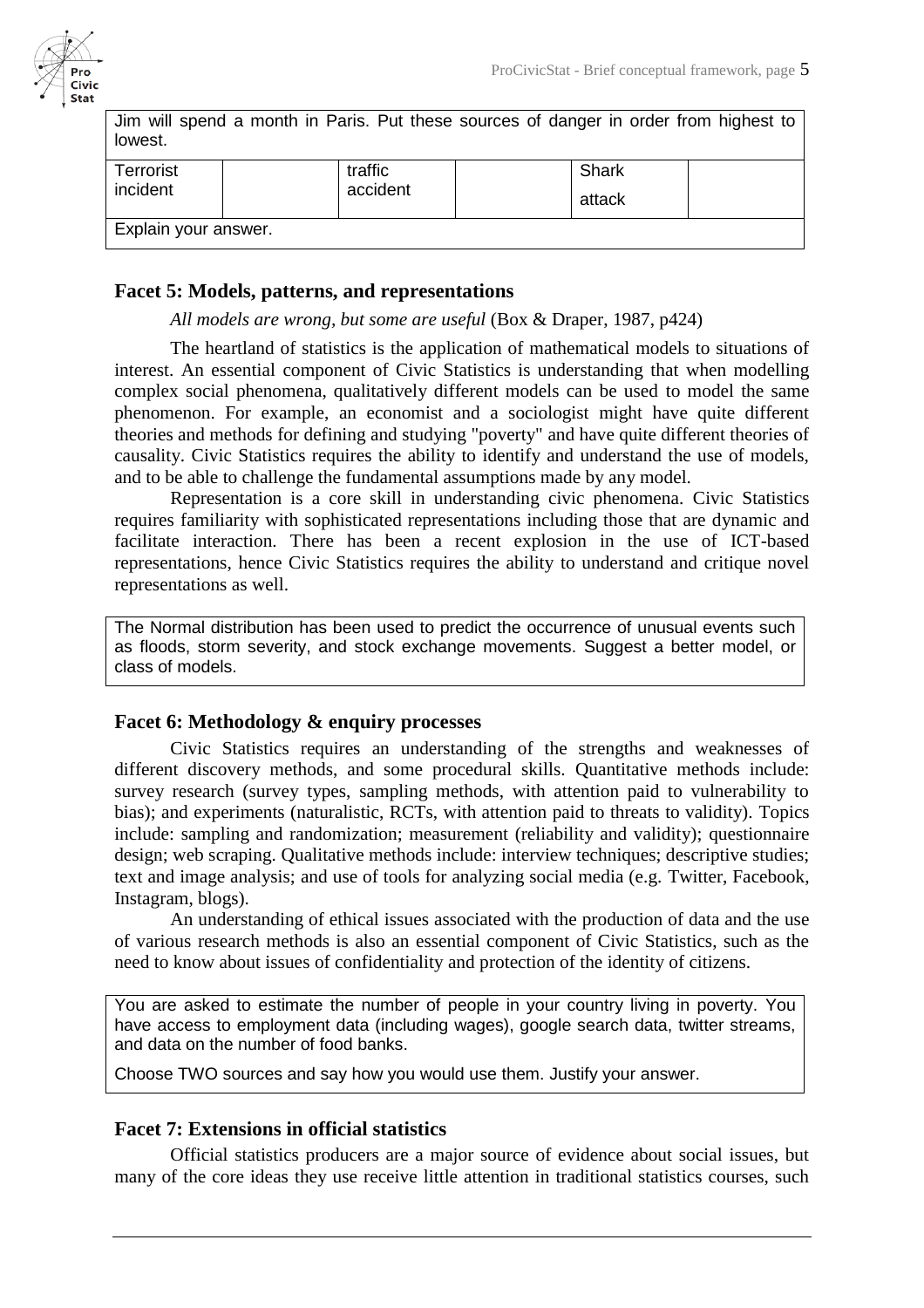as: survey design (and associated problems such as non-response or respondent bias); measurement issues (reliability and validity; metadata definitions); techniques such as moving averages, seasonal adjustment, case weighting and data smoothing; synthetic methods where data gathered by conventional survey data is combined with Big Data (e.g. data on mobile phone traffic or web search data).

In country A the number of unemployed people is published each month. In country B, a 12-month rolling rate of inflation is published each month. Identify one important feature of each measure. Justify your answer.

### **Facet 8: Contextual civic knowledge**

Statistics is about modelling, and in order to model, one needs to have an understanding of the phenomena being modelled. Some of this can be factual knowledge – knowing that absorbing one million refugees in Germany (population about 80 million) is likely to be easier than absorbing one million refugees in Hungary (population about 10 million), other things being equal. Knowing that other things are certainly *not* equal requires deeper contextual knowledge. Contextual civic knowledge includes: factoids such as sizes of populations, size of GDP, national debt and resources; demographics; history and geography; regional- and geo- politics. A benefit of contextual civic knowledge is that one can look for alternative data analyses using knowledge of plausible covariates. At a higher level, if one is to understand (or do) anything about social injustice, one needs to understand communication channels and governance.

In your country what is the current GDP, deficit, and national debt?

# **Enabling Processes**

### **Facet 9: ICT & search**

Initiatives such as data.gov in the USA and data.gov.uk in the UK aim to support the democratic process by giving citizens access to data that can stimulate debate and inform policy making. Many major data providers (such as national statistics offices, Eurostat and OECD) make data publicly available – however, accessing and working directly with such data sets often requires considerable technical expertise. Big Data is another important source of information for Civic Statistics. Examples include data from wearable devices, transactional data from mobile phones, and data scraped from web pages. Civic Statistics requires an understanding of the analytic techniques suited to accessing and analysing highvolume unstructured data.

ICT skills are required to engage with ICT-based tools such as statistics packages. For Civic Statistics, students must use interactive displays effectively.

What is 'webscraping'? Give an example of how it might be used to identify a social trend of your choice.

## **Facet 10: Quantitative core**

Quantitative skills underpin all aspects of statistical literacy. Components include number sense, ratio, percentages, rates and fractions. Number sense is about having a feel for numbers. In Civic Statistics, very large numbers are common, and seemingly large resources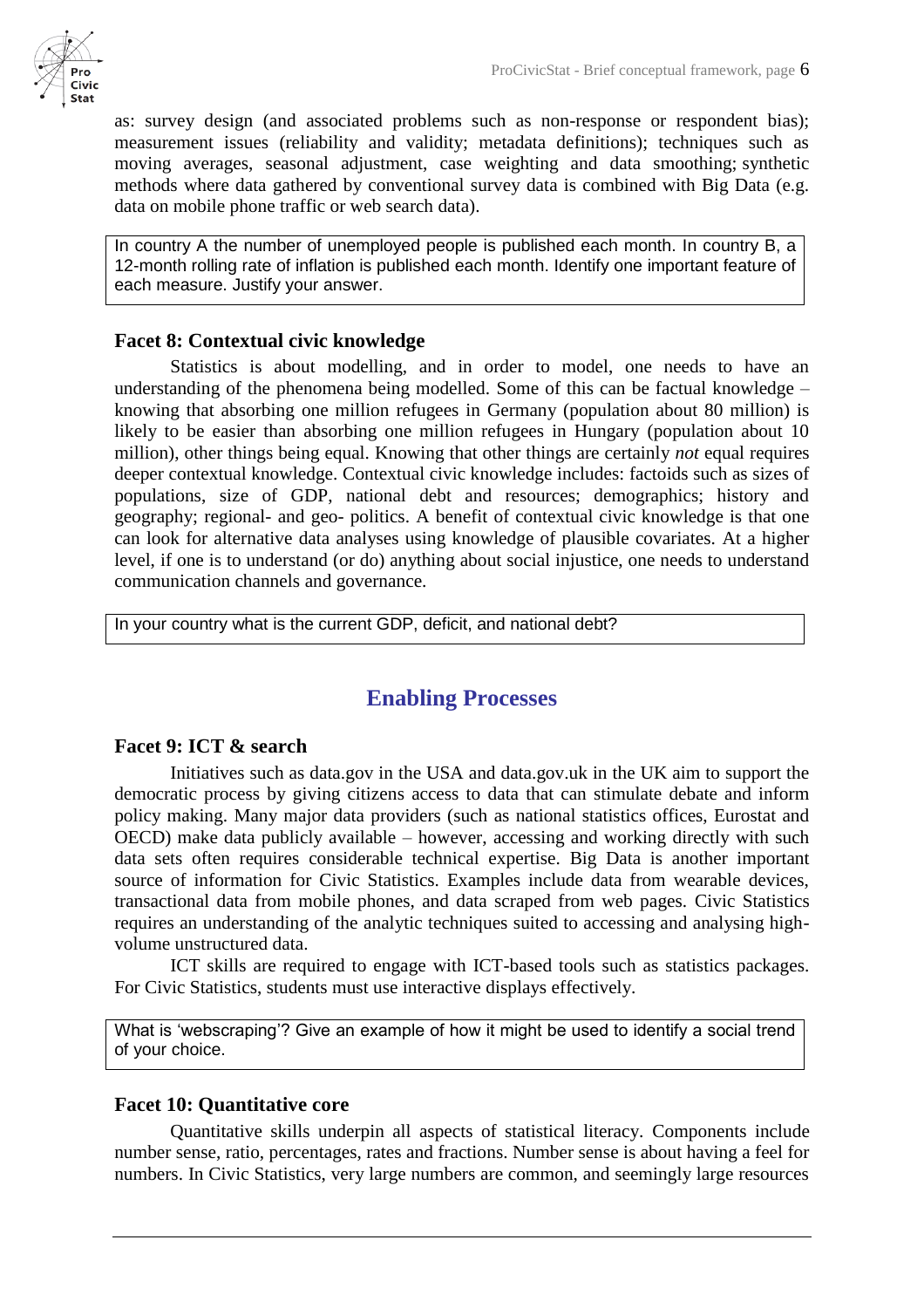may actually be small, in context. It is easy to find examples where an author has deliberately chosen to report (accurately) data that are misleading – for example, reporting a percentage increase, where the absolute number of the starting value is very small.

In country A, the number of deaths from alligator attacks rose 300% in a six-month period. A politician calls for 'gator nets' to be erected around all swamplands. Explain why the data should be treated with caution.

## **Facet 11: Literacy and communication**

A great deal of information is presented as text and image in print. Text is often very dense, and being able to read fluently and absorb the overall sense of an article is an essential skill. However, both literacy and communication are moving targets. New forms of communication are emerging, that include social media, new ways to visualize data, and video. Citizens need to be able to learn how to understand and deconstruct messages conveyed in these new communication forms. For engagement in Civic Statistics, citizens also need to be able to communicate in new ways.

"The rate of change of immigration is slowing"

Suppose the number of immigrants is decreasing. Draw a graph or graphs and write an explanation in words, to explain the sentence in quotation marks.

# **Conclusions**

Ridgway *et al.* (2017) show how these dimensions can be displayed as a radar plot that can then be used to analyse tasks, curricula, and assessment systems. The ProCivicStat project is creating resources to help students develop appropriate skills in statistical literacy.

Large scale surveys show that many citizens are unable to reason with numerical evidence encountered in everyday life. In part, this is a result of curricula that place too much emphasis on mathematical and statistical technique, and not enough emphasis on understanding data from realistic contexts. If curricula are to be reformed, there needs to be a clear statement of educational goals, with appropriate exemplification, and curriculum materials to support student acquisition of these goals. An analytic framework is presented here which describes the dimensions of statistical literacy, that can be used to analyze current curricula and assessment systems, and guide future curriculum development.

## **REFERENCES**

- Atkinson, A. & Messy, F. (2012). Measuring financial literacy: Results of the OECD / International Network on Financial Education (INFE) pilot study. *OECD Working Papers on Finance, Insurance and Private Pensions*, No. 15. OECD Publishing. DOI: http://dx.doi.org/10.1787/5k9csfs90fr4-en.
- Boersma, S., Diefenderfer, C.L., Dingman, S.W., and Madison, B.L. (2011). Quantitative reasoning in the contemporary world, 3: Assessing student learning. *Numeracy* 4(2): Article 8. http://dx.doi.org/10.5038/1936-4660.4.2.8
- Chernoff, E. J. (2015). Guest Editorial: Risk–Mathematical or Otherwise. *The Mathematics Enthusiast*, *12*(1), 3-3.